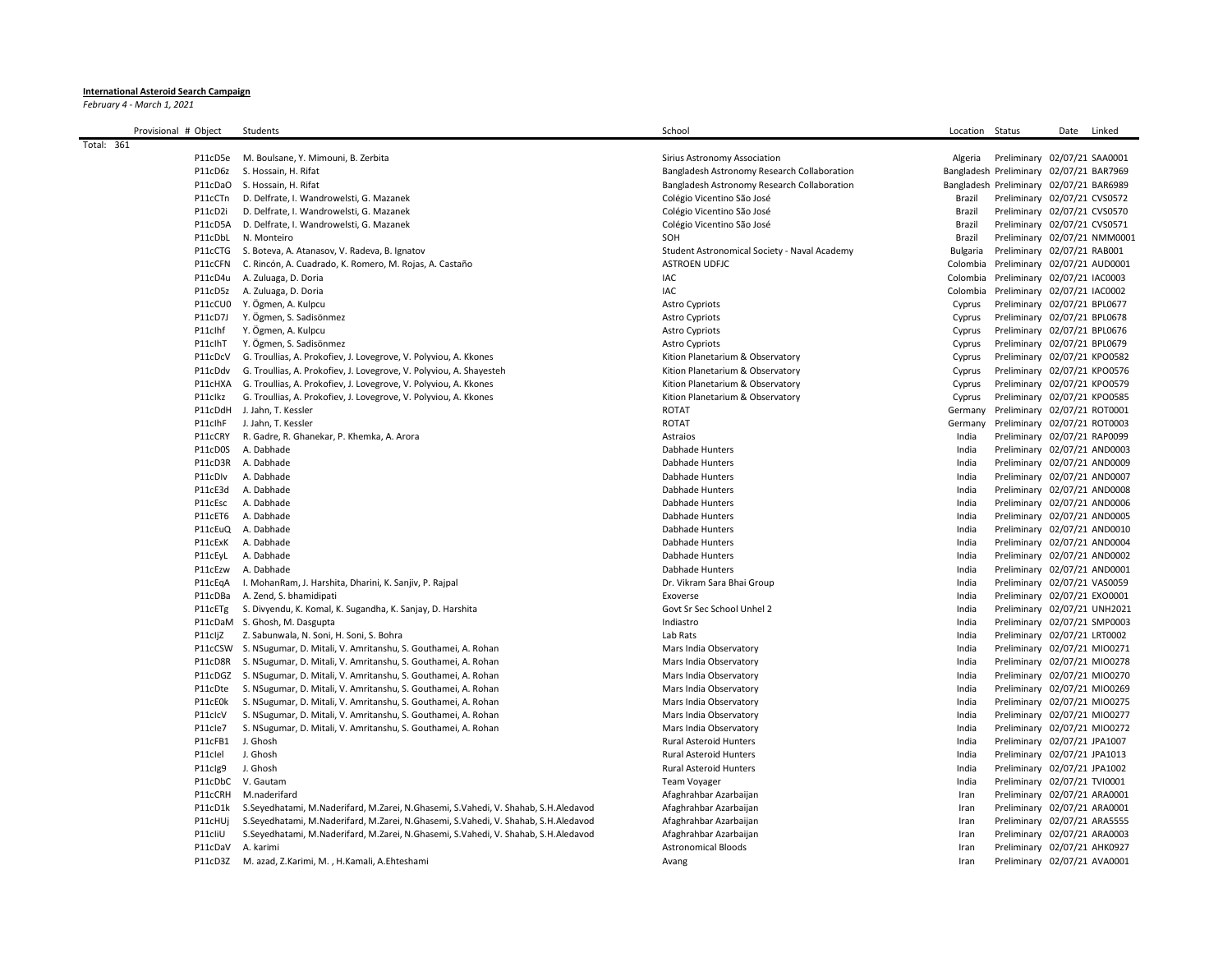P11cD4U M. azad, F.Mohammadi, N.Behrozi, S. , A.Jarchi Chista Chista Chista Chista Iran Preliminary 02/07/21 CHI0001 P11cJ5y J. Bullard Coastal Oregon Asteroid Search Team USA Preliminary 02/08/21 Search Team USA

P11cE3c E. Bozorgzadeh, R. Hosseini, F. dar, F. vaighan, A. Bahramlouyan, M. ershadi, S. Salehyan Iran Inquisitive Astronomers Iran Inquisitive Astronomers Iran Inquisitive Astronomers Iran Preliminary 02/07/21 AIA1304 P11cEmM E. Bozorgzadeh, R. Hosseini, F. dar, F. vaighan, A. Bahramlouyan, M. ershadi, S. Salehyan Iran Inquisitive Astronomers Iran Preliminary 02/07/21 AIA1302 P11cD3h M. azad, H.Modarres, M.Noori, F.Dashti National Preliminary 02/07/21 TIA5000 P11cDHv M. azad, H.Modarres, M.Noori, F.Dashti National Andrew Taysiz Taysiz Channel Taysiz Channel Channel Channel Channel Channel Channel Channel Channel Channel Channel Channel Channel Channel Channel Channel Channel Ch P11cDsI M. azad, H.Modarres, M.Noori, F.Dashti Nashti Taysiz Taysiz Taysiz Taysiz Taysiz and a many 02/07/21 TAIZ002 P11cDVJ M. azad, H.Modarres, M.Noori, F.Dashti Nashti Taysiz Taysiz Taysiz Taysiz Taysiz and the liminary 02/07/21 TIA5002 P11cEnb M. azad, H.Modarres, M.Noori, F.Dashti National Taysiz Taysiz Taysiz Taysiz and Taysiz and the media of the media of the media of the media of the media of the media of the media of the media of the media of the me P11cESB M. azad, H.Modarres, M.Noori, F.Dashti National Preliminary 02/07/21 TlA5003 P11cEtG M. azad, H.Modarres, M.Noori, F.Dashti Nashti Nashti Taysiz Taysiz Taysiz Taysiz and an amam Preliminary 02/07/21 TIA5001 P11clhB L. D'Avino, A. Catapano, M. Corbisiero, G. Ruggiero **AstroCampania-OASDG R01** Preliminary 02/07/21 AC511111 P11cCXv M. Jamali, N. Almusaireea, M. Alazmi 
Ramali, N. Almusaireea, M. Alazmi 
Ramali, N. Almusaireea, M. Alazmi 
Ramali, N. Almusaireea, M. Alazmi 
Ramali, N. Almusaireea, M. Alazmi 
Ramali, N. Almusaireea, M. Alazmi 
R P11cCZK M. Jamali, N. Almusaireea, M. Alazmi 
Ruwait Preliminary 02/07/21 AHT0004 P11cDaB M. Jamali, N. Almusaireea, M. Alazmi Kuwait Foundation for the Advancement of Sciences Kuwait Preliminary 02/07/21 AHT0002 P11cCWW S.Almaraghi P2BK Kuwait Preliminary 02/07/21 SHF0004 P11cD7k S.Almaraghi **P2BK** P2BK P2BK Ruwait Preliminary 02/07/21 SHF0002 P11cD18 B.Sloma **Iberis Libya Preliminary 02/07/21 BHS172 Iberis** Libya Preliminary 02/07/21 BHS172 P11cDeZ B.Sloma **Iberis Libya Preliminary 02/07/21 BF1908** Iberis Libya Preliminary 02/07/21 BF1908 P11cCFr F. Emralino Philippine Science High School CALABARZON Region Campus Philippines Preliminary 02/07/21 CBZ5901 P11cD0s V. Landers, J. Thidushan, S. Ranasinghe Asteroid Pirates Asteroid Pirates Sri Lanka Preliminary 02/07/21 APS0200 P11cCXJ G. Perera, V. Liyanage, P. Nidev Lankan Asteroid Gazers Lankan Asteroid Gazers Sri Lanka Preliminary 02/07/21 LAG0049 P11cDiy G. Perera, V. Liyanage, P. Nidev Lankan Asteroid Gazers Lankan Asteroid Gazers Criteral and Sri Lanka Preliminary 02/07/21 LAG0056 P11cDjs G. Perera, V. Liyanage, P. Nidev Lankan Asteroid Gazers Lankan Asteroid Gazers Sri Lanka Preliminary 02/07/21 LAG0054 P11cDRF G. Perera, V. Liyanage, P. Nidev Lankan Asteroid Gazers Lankan Asteroid Gazers Sri Lanka Preliminary 02/07/21 LAG0057 P11cDw5 G. Perera, V. Liyanage, P. Nidev Lankan Asteroid Gazers Lankan Asteroid Gazers Sri Lanka Preliminary 02/07/21 LAG0055 P11cCW9 B. Reimer **Astra Nova School Asteroid Search Team** Astra Nova School Asteroid Search Team USA Preliminary 02/07/21 ANS0013 P11cCX8 H. Choi **Friends' Central School** Friends' Central School **Friends' Central School** USA Preliminary 02/07/21 FCS1104 P11cD6A H. Choi **Friends' Central School** Friends' Central School **Friends' Central School** USA Preliminary 02/07/21 FCS1103 P11cliR D. Skapik **Friends' Central School** Friends' Central School **Friends' Central School Central School** USA Preliminary 02/07/21 FCS1102 P11cD3K R. Allen Research Research R. T.A. Observatory R.T.A. Observatory COMERCH RESEARCH USA Preliminary 02/07/21 RTA0009 P11cDb0 R. Allen 20/07/21 RTA0007 P11cDb0 R. Allen 20/07/21 RTA0007 P11cHTp M. Hotka, V. Grossi, B. Young Route 66 Rocks USA Preliminary 02/07/21 RS9866S P11clh3 J. Philpot, D. Crowson Space Rock Hounds Space Rock Hounds Space Rock Hounds Space Rock Hounds USA Preliminary 02/07/21 SHR0573 P11cJ4N D. Delfrate, I. Wandrowelsti, G. Mazanek Colégio Vicentino São José Colégio Vicentino São José Brazil Preliminary 02/08/21 CVS0573 P11cJQP N. Monteiro SOH Brazil Preliminary 02/08/21 NMM0001 P11cJ6q G. Mandú **Mandú Calcular Contract Contract Contract Contract Contract Contract Contract Contract Contract Contract Contract Preliminary 02/08/21 GSR0001** P11cJuF A. Dabhade Munters and Dabhade Hunters and Dabhade Hunters and Dabhade Hunters and Dabhade Hunters and Dabhade Hunters and Dabhade Hunters and Dabhade Hunters and Dabhade Hunters and Dabhade Hunters and Dabhade Hun P11cJBC A. Zend **Exoverse** Exoverse Exoverse Exoverse Exoverse Frederick Control and Preliminary 02/08/21 EXO0004 P11cJNh A. Zend excepts the exoternal excepts of the Exoverse Exoverse Exoverse and the except of the except of the except of the EXO0005 P11cJqa A. Zend Exoverse India Preliminary 02/08/21 EXO0003 P11cJ5V S. Divyendu, K. Komal, K. Sugandha, K. Sanjay, D. Harshita Govt Sr Sec School Unhel 2 India Govt Sr Sec School Unhel 2 India Preliminary 02/08/21 UNH2022 P11cJ4C S. Ghosh, M. Dasgupta Indiastro India Preliminary 02/08/21 SMP0005 P11cJ5b Z. Sabunwala, N. Soni, H. Soni, S. Bohra Lab Rats Lab Rats Lab Rats Lab Rats Lab Rats Lab Rats Lab Rats Lab Rats Lab Rats Lab Rats Lab Rats Lab Rats Lab Rats Lab Rats Lab Rats Lab Rats Lab Rats Lab Rats Lab Rats La P11cL9J P.Mahajani **Milkyway Citizens India Preliminary 02/08/21 MWC0005** Milkyway Citizens **India Preliminary 02/08/21 MWC0005** P11cJ3g D. Ghosh, M. Chatterjee, M. Halder, S. Das Space Explorers Space Explorers Space Explorers Preliminary 02/08/21 DMS0015 P11cJND S.Seyedhatami, M.Naderifard, M.Zarei, N.Ghasemi, S.Vahedi, V. Shahab, S.H.Aledavod Afaghrahbar Azarbaijan Iran Preliminary 02/08/21 ARA9898 P11cJRQ S.Seyedhatami, M.Naderifard, M.Zarei, N.Ghasemi, S.Vahedi, V. Shahab, S.H.Aledavod Afaghrahbar Azarbaijan Iran Preliminary 02/08/21 ARA3232 P11cJ74 G. alizadeh **Astronomical Bloods** Astronomical Bloods **Iran Preliminary 02/08/21 ASA7878** P11cJ4u F. Emralino **Philippine Science High School CALABARZON Region Campus** Philippines Preliminary 02/08/21 CBZ6201 P11cJ6d G. Perera, V. Liyanage, P. Nidev Lankan Asteroid Gazers Lankan Asteroid Gazers Sri Lanka Preliminary 02/08/21 LAG0058 P11cJvj G. Perera, V. Liyanage, P. Nidev Lankan Asteroid Gazers Lankan Asteroid Gazers Sri Lanka Preliminary 02/08/21 LAG0062 P11cLdC S. Kocer, E. Kocer, M. Kocer **Microsoft States Constructed Constructed** Microsoft Constant Microsoft Consta<br>P11cJ5y J. Bullard Pullard Preliminary 02/08/21 SOC0003 P11cJ3Z M. Hotka, V. Grossi, B. Young examples and the second term of the second Route 66 Rocks of the second Mathemate Capital States of Route 66 Rocks of the USA Preliminary 02/08/21 MAH826 P11cLdM J. Philpot, D. Crowson Space Rock Hounds Space Rock Hounds Space Rock Hounds Space Rock Hounds USA Preliminary 02/08/21 SHR0578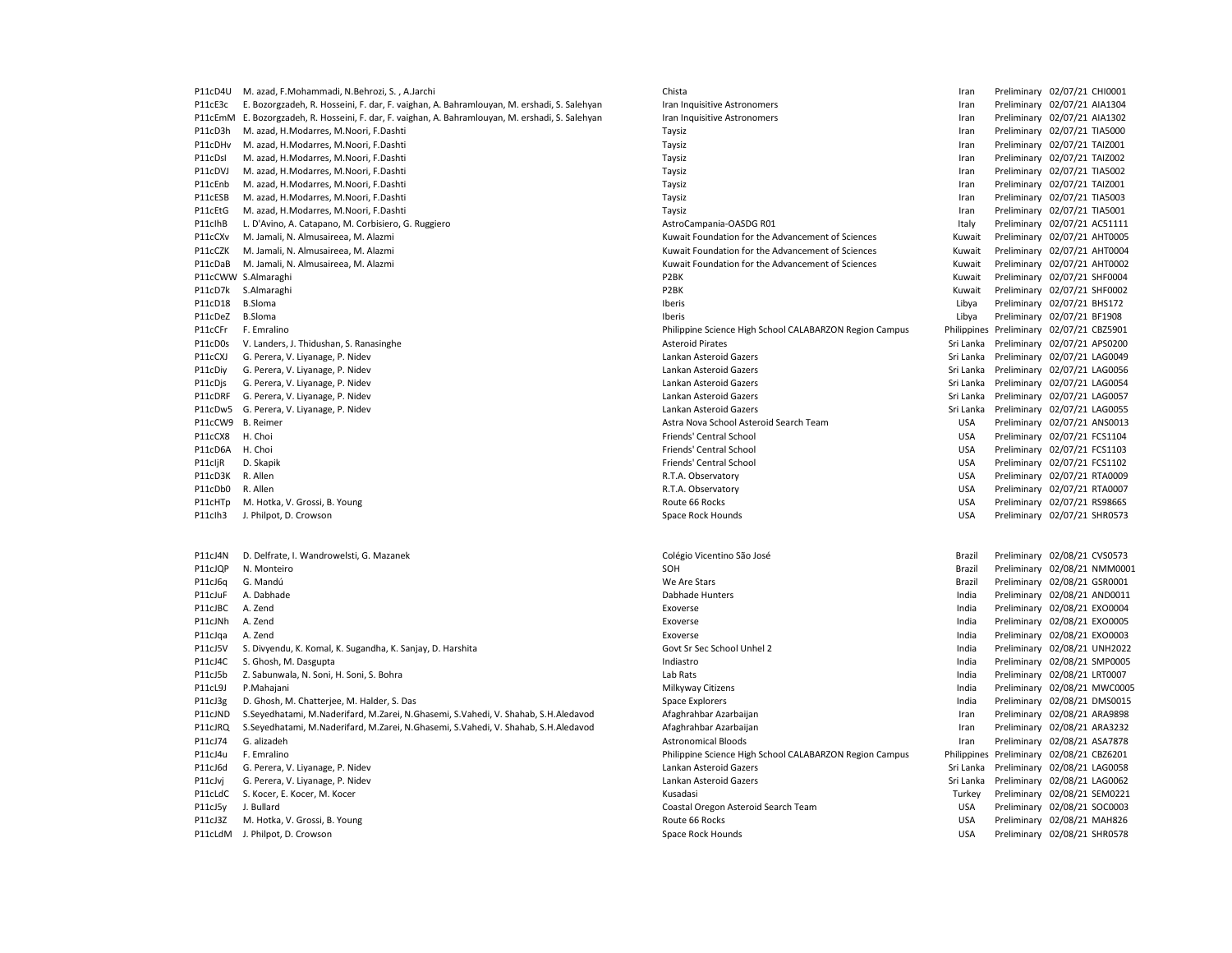P11cSet C. Silva **FIRMMR Asteroid Search FIRMMR Asteroid Search** Brazil Preliminary 02/10/21 CMS0004 P11cShg C. Silva **FIRMMR Asteroid Search FIRMMR Asteroid Search** Brazil Preliminary 02/10/21 CMS0003 P11cUfX N. Monteiro SOH Brazil Preliminary 02/10/21 NMM0002 P11cSeF G. Troullias, A. Prokofiev, J. Lovegrove, V. Polyviou, A. Kkones Changel Changel Cyprus Preliminary 02/10/21 KPO0587 P11cShL J. Jahn, T. Kessler Contract Contract Contract Contract Contract Contract Contract Contract Contract Contract Contract Contract Contract Contract Contract Contract Contract Contract Contract Contract Contract Contr P11cRVj S. Trivedi, Z. Moriswala, M. Ahuja, D. Patel, K. Gopalakrishnan, Z. Thaker, S. Bichave Andromeds and Andromeds and the United Andromeds and the India Preliminary 02/10/21 AND005 P11cSLG S. Trivedi, Z. Moriswala, M. Ahuja, D. Patel, K. Gopalakrishnan, Z. Thaker, S. Bichave Andromeds Andromeds and Andromeds India Preliminary 02/10/21 AND004 P11cRTW A. Dabhade **Markov A. Dabhade Hunters** Dabhade Hunters **Capacity Communications** India Preliminary 02/10/21 AND0014 P11cSeP I. MohanRam, J. Harshita, Dharini, K. Sanjiv, P. Rajpal Dr. Vikram Sara Bhai Group India Preliminary Dr. Vikram Sara Bhai Group India Preliminary 02/10/21 VAS0102 P11cSgH S. Divyendu, K. Komal, K. Sugandha, K. Sanjay, D. Harshita, S. Nabhyansh Govt Sr Sec School Unhel 2 India Preliminary 02/10/21 UNH2022 P11cSh4 S. Divyendu, K. Komal, K. Sugandha, K. Sanjay, D. Harshita, S. Nabhyansh, P. Nirbhayram Govt Sr Sec School Unhel 2 India Preliminary 02/10/21 UNH2024 P11cSgz G. Dipankar, G. Diparna Samu Search Camerona Camerona Grohanu Search Camerona Camerona Camerona Camerona Camerona Grohanu Search India Preliminary 02/10/21 DIP0002 P11cSeR J. Ghosh Rural Asteroid Hunters India Preliminary 02/10/21 JPA1979 P11cRVk G. Khushbu, S. Shekhar Space Chanting Space Enchanting Space Enchanting Space Enchanting Space Enchanting Space Enchanting Space Enchanting Space Enchanting Space Enchanting Space Enchanting Space Enchanting Space P11cRUK S.Seyedhatami, M.Naderifard, M.Zarei, N.Ghasemi, S.Vahedi, V. Shahab, S.H.Aledavod Afaghrahbar Azarbaijan Iran Preliminary 02/10/21 ARA1212 P11cRVi S.Seyedhatami, M.Naderifard, M.Zarei, N.Ghasemi, S.Vahedi, V. Shahab, S.H.Aledavod Afaghrahbar Azarbaijan Iran Preliminary 02/10/21 ARA0203 P11cRQG E. Bozorgzadeh, R. Hosseini, F. dar, F. vaighan, A. Bahramlouyan, M. ershadi, S. Salehyan Iran Inquisitive Astronomers Iran Preliminary 02/10/21 IIA1100 P11cRWA M. azad, H.Modarres, M.Noori, F.Dashti National Preliminary 02/10/21 TIA2005 P11cRWl M. azad, H.Modarres, M.Noori, F.Dashti National Preliminary 02/10/21 TIA2001 P11cShq L. D'Avino, A. Catapano, M. Corbisiero, G. Ruggiero AstroCampania-OASDG R01 Italy Preliminary 02/10/21 AC36101 P11cSew S.Almaraghi P2BK Kuwait Preliminary 02/10/21 SHF0011 P11cS0X B.Sloma **Iberis** Libya Preliminary 02/10/21 BHS369 P11cS1p B.Sloma **Iberis Libya Preliminary 02/10/21 BHS202 Iberis** Libya Preliminary 02/10/21 BHS202 P11cSfb C. Hwang 2/10/21 ANS0001 COMPRESS Astra Nova School Asteroid Search Team COMPRESS USA Preliminary 02/10/21 ANS0001 P11cSeu M. Hotka, V. Grossi, B. Young National Route 66 Rocks Network Route 66 Rocks Network Controller and Manuscript Controller and Route 66 Rocks Network Controller and Manuscript Controller and Manuscript Controller an P11cRTt N. Ngoc Channel CookToTheSpace Channel LookToTheSpace Vietnam Preliminary 02/10/21 LTS2602 P11cSgE N. Ngoc **National State of the Contract Accord Contract Contract Contract Contract Contract Contract Contract Contract Contract Vietnam Preliminary 02/10/21 LTS2101** P11dhVv M. Boulsane Material Company and Sirius Astronomy Association Material Company Algeria Preliminary 02/12/21 SAG0004 P11dgGM M. Casalis, F. Madonna 
P11dgGM M. Casalis, F. Madonna 
P11dgGM M. Casalis, F. Madonna 
P11dgGM M. Casalis, F. Madonna 
P11dgGM M. Casalis, F. Madonna P11dgQ1 M. Casalis, F. Madonna Astronomical Observatory of Universidad Tecnológica Nacional Argentina Preliminary 02/12/21 ASF0315 P11dhPh M. Casalis, F. Madonna **Astronomical Observatory of Universidad Tecnológica Nacional Argentina Preliminary 02/12/21 ASF0313** P11dgJo S. Hossain, H. Rifat **Bangladesh Astronomy Research Collaboration** Bangladesh Preliminary 02/12/21 SSF3201 P11dgNc S. Hossain, H. Rifat **Bangladesh Astronomy Research Collaboration** Bangladesh Preliminary 02/12/21 SSF1032 P11dgIw C. Ruas extending the Colegio Avance Colegio Avance and the Brazil Preliminary 02/12/21 CCR0001 P11dgM2 C. Ruas Colegio Avance Brazil Preliminary 02/12/21 CCR0001 P11dgCY D. Delfrate, I. Wandrowelsti, G. Mazanek Colégio Vicentino São José Colégio Vicentino São José Brazil Preliminary 02/12/21 CVS0574 P11dgJw D. Delfrate, I. Wandrowelsti, G. Mazanek Colégio Vicentino São José Colégio Vicentino São José Brazil Preliminary 02/12/21 CVS0578 P11dgU8 D. Delfrate, I. Wandrowelsti, G. Mazanek Colégio Vicentino São José Colégio Vicentino São José Brazil Preliminary 02/12/21 CVS0578 P11dgTV N. Monteiro **Source Contract Contract Contract Contract Contract Contract Contract Preliminary 02/12/21 NMM0001** P11dgUb N. Monteiro SOH Brazil Preliminary 02/12/21 NMM0001 P11das3 G. Mandú We Are Stars Brazil Preliminary 02/12/21 GSR0001 P11dgLy G. Mandú We Are Stars Brazil Preliminary 02/12/21 GSR0001 P11dgM4 G. Mandú We Are Stars Brazil Preliminary 02/12/21 GSR0002 P11dgJx S. Boteva, A. Atanasov, V. Radeva, M. Simeonov Student Student Astronomical Society - Naval Academy Sulgaria Preliminary 02/12/21 RBA001 P11dgT3 S. Boteva, A. Atanasov, V. Radeva, M. Simeonov Student Society - Naval Academy Student Astronomical Society - Naval Academy Sulgaria Preliminary 02/12/21 RBA001 P11dgNB A. Zuluaga, D. Doria **IAC** Colombia Preliminary 02/12/21 IAC0010 P11dgTU A. Zuluaga, D. Doria **IAC** Colombia Preliminary 02/12/21 IAC0014 P11dhUB A. Zuluaga, D. Doria **IAC** Colombia Preliminary 02/12/21 IAC0015 P11dhUR A. Zuluaga, D. Doria IAC Colombia Preliminary 02/12/21 IAC0012 P11dgAT Y. Ögmen, Su.Sadisönmez **Astro Cypriots** Astro Cypriots Cypriots Cypriots Cyprus Preliminary 02/12/21 BPL0690 P11dgLg Y. Ögmen, S. Izcan Cyprus Cyprus Cyprus Cyprus Cyprus Cyprus Preliminary 02/12/21 BPL0687 P11dgMv Y. Ögmen, A. Kulpcu Cyprus Cyprosessus Astro Cypriots Astro Cypriots Cyprosessus Preliminary 02/12/21 BPL0686 P11dgDI G. Troullias, A. Prokofiev, J. Lovegrove, V. Polyviou, A. Kkones Channel Channel Channel Rition Planetarium & Observatory Cyprus Preliminary 02/12/21 KPO0595 P11dgDL G. Troullias, A. Prokofiev, J. Lovegrove, V. Polyviou, A. Kkones Channel Channel Channel Rition Planetarium & Observatory Cyprus Preliminary 02/12/21 KPO0594 P11dgFx G. Troullias, A. Prokofiev, J. Lovegrove, V. Polyviou, A. Kkones Cyprus Preliminary O2/12/21 KPO0598 P11dgIv G. Troullias, A. Prokofiev, J. Lovegrove, V. Polyviou, A. Kkones Channel Channel Channel Rition Planetarium & Observatory Cyprus Preliminary 02/12/21 KPO0590

P11dgLk G. Troullias, A. Prokofiev, J. Lovegrove, V. Polyviou, A. Kkones Channel Channel Channel Rition Planetarium & Observatory Cyprus Preliminary 02/12/21 KPO0591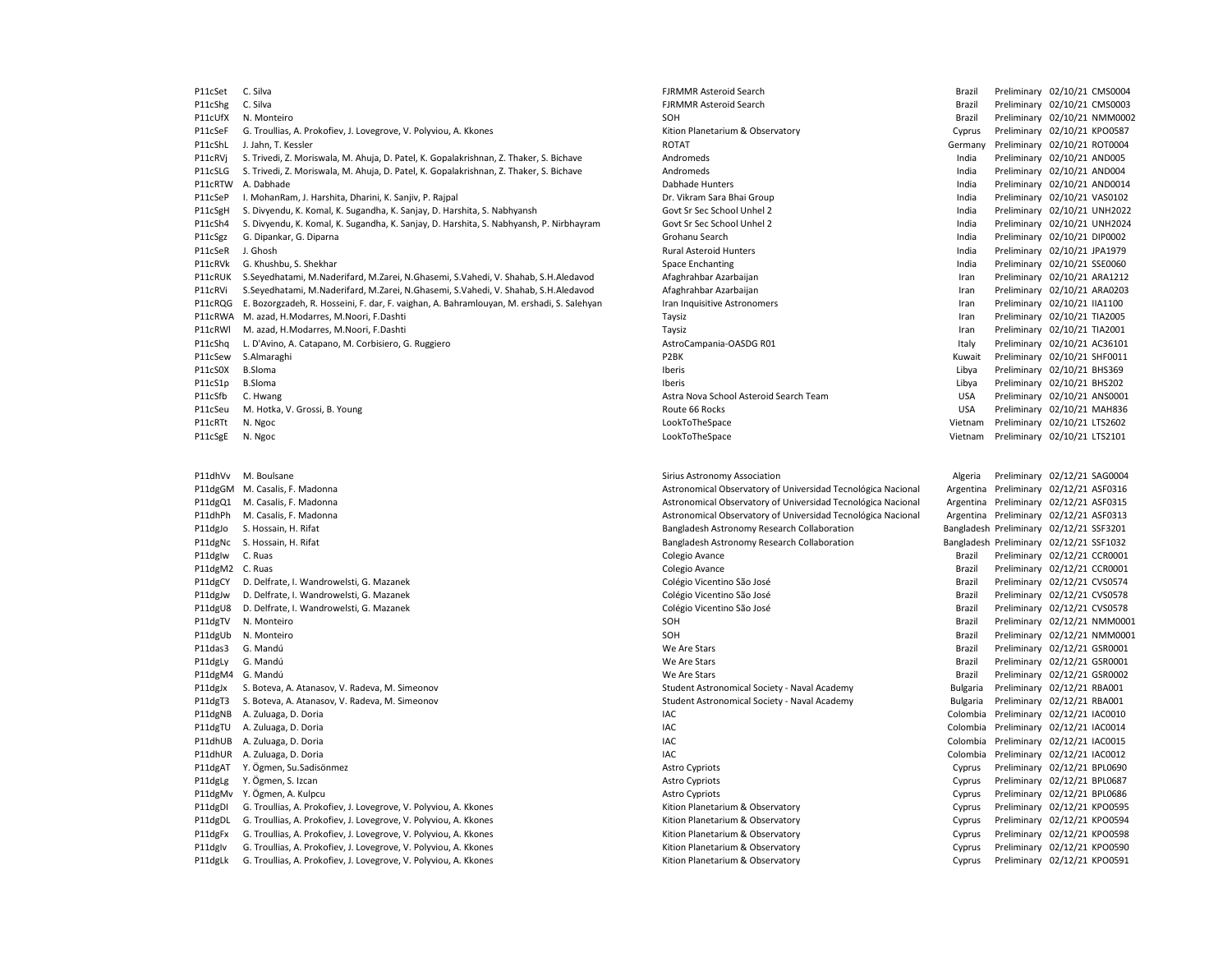P11dgQJ G. Troullias, A. Prokofiev, J. Lovegrove, V. Polyviou, A. Kkones Cyprus Preliminary O2/12/21 KPO0599 (New Yorkocheminary O2/12/21 KPO0599 P11dgUn G. Troullias, A. Prokofiev, J. Lovegrove, V. Polyviou, A. Kkones Changel Changel Cyprus Preliminary 02/12/21 KPO0592 P11dhTH G. Troullias, A. Prokofiev, J. Lovegrove, V. Polyviou, A. Kkones Channel Cyprus Preliminary D. Preliminary D. A. Khones Cyprus Preliminary 02/12/21 KPO0597 P11dhTV G. Troullias, A. Prokofiev, J. Lovegrove, V. Polyviou, A. Kkones Changel Changel Cyprus Preliminary 02/12/21 KPO0598 Preliminary 02/12/21 KPO0598 P11dgNn J.Jahn, T. Kessler Samuel Communication and the Communication of the ROTAT Communication of the Germany Preliminary 02/12/21 ROT0010 P11dgNx J.Jahn, T. Kessler Samuel Comparent Comparent Comparent ROTAT ROTOR COMPARENT Germany Preliminary 02/12/21 ROT0005 P11dgD3 S. Trivedi, Z. Moriswala, M. Ahuja, D. Patel, K. Gopalakrishnan, Z. Thaker, S. Bichave Andromeds Andromeds and the eliminary 02/12/21 AND009 P11dgHl S. Trivedi, Z. Moriswala, M. Ahuja, D. Patel, K. Gopalakrishnan, Z. Thaker, S. Bichave Andromeds Andromeds and the state and the preliminary 02/12/21 AND007 P11dhXU R. Gadre, R. Ghanekar, P. Khemka, A. Arora **India Astraios** Astraios Astraios **India Preliminary 02/12/21 RAP7300** P11dfEL A. Dabhade **Dabhade Dabhade Hunters** Dabhade Hunters Dabhade Hunters **India Preliminary 02/12/21 AND0027** P11dgLP A. Dabhade **Dabhade Dabhade Hunters** Dabhade Hunters Dabhade Hunters **India Preliminary 02/12/21 AND0021** P11dgMr B.Bheraram, K.Praveen, D.Dinesh DST Modern DST Jodhpur DST Jodhpur DST Jodhpur DST Jodhpur DST Jodhpur DST Jodhpur DST Jodhpur DST Jodhpur DST Jodhpur DST Jodhpur DST Jodhpur DST Jodhpur DST Jodhpur DST Jodhpur DST P11dgRK B.Bheraram, K.Praveen, D.Dinesh DST Modern DST Jodhpur DST Jodhpur DST Jodhpur Preliminary 02/12/21 DPB0011 P11dfMA A. Zend, S. bhamidipati Exoverse India Preliminary 02/12/21 EXO0009 P11dgGZ S. Divyendu, K. Komal, K. Sugandha, K. Sanjay, D. Harshita, S. Nabhyansh Govt Sr Sec School Unhel 2 India Preliminary 02/12/21 UNH2026 P11dgNl S. Divyendu, K. Komal, K. Sugandha, K. Sanjay, D. Harshita, S. Nabhyansh Govt Sr Sec School Unhel 2 India Preliminary 02/12/21 UNH2031 P11dgzF S. Divyendu, K. Komal, K. Sugandha, K. Sanjay, D. Harshita, S. Nabhyansh Govt Sr Sec School Unhel 2 and the late of the late of the late of the Preliminary 02/12/21 UNH2027 P11dhY2 S. Divyendu, K. Komal, K. Sugandha, K. Sanjay, D. Harshita Govt Sr Sec School Unhel 2 Covt Sr Sec School Unhel 2 Covt Sr Sec School Unhel 2 India Preliminary 02/12/21 UNH2043 P11dgMW G. Dipankar Grohanu Search India Preliminary 02/12/21 DIP0006 P11dgUl G. Dipankar, G. Diparna and the search compared the search compared the search compared the compared of the search india Preliminary 02/12/21 DIP0003 P11dgC3 S. Ghosh, M. Dasgupta **Indiastro** Indiastro Indiastro Indiastro India Preliminary 02/12/21 SMP0017 P11dgDA S. Ghosh, M. Dasgupta **Indiastro Indiastro Indiastro** Indiastro **India Preliminary 02/12/21 SMP0019** P11dgMX S. Ghosh, M. Dasgupta Indiastro India Preliminary 02/12/21 SMP0011 P11dgRt S. Ghosh, M. Dasgupta **Indiastro Community Community Community** Indiastro **India Preliminary 02/12/21 SMP0016** P11dgNI Z. Sabunwala, N. Soni, H. Soni, S. Bohra Lab Rats Lab Rats Lab Rats Lab Rats Lab Rats Lab Rats Lab Rats Lab Rats Lab Rats Lab Rats Lab Rats Lab Rats Lab Rats Lab Rats Lab Rats Lab Rats Lab Rats Lab Rats Lab Rats La P11dgO6 Z. Sabunwala, N. Soni, H. Soni, S. Bohra Lab Rats Lab Rats Lab Rats Lab Rats India Preliminary 02/12/21 LRT0008 P11dgNo S. NSugumar, D. Mitali, V. Amritanshu, S. Gouthamei, A. Rohan Mars India Observatory Mars India Deservatory Mars India Preliminary 02/12/21 MIO0283 P11dgzV S. NSugumar, D. Mitali, V. Amritanshu, S. Gouthamei, A. Rohan Mars India Observatory Mars India Mars India Preliminary 02/12/21 MIO0284 P11dgEz P.Mahajani **Milkyway Citizens** Milkyway Citizens **India Preliminary 02/12/21 MWC0011** P11dgFk P.Mahajani **Milkyway Citizens** Milkyway Citizens **India Preliminary 02/12/21 MWC0010** P11dgLO P.Mahajani **Milkyway Citizens India Preliminary 02/12/21 MWC0012** Milkyway Citizens **India Preliminary 02/12/21 MWC0012** P11dhTs P.Mahajani **Milkyway Citizens** Milkyway Citizens **India Preliminary 02/12/21 MWC0009** P11dhXZ P.Mahajani **Milkyway Citizens** Milkyway Citizens **India Preliminary 02/12/21 MWC0013** P11dgAj J. Ghosh **Rural Asteroid Hunters** Rural Asteroid Hunters **Rural Asteroid Hunters** and the community 02/12/21 JPA0123 P11dgEJ J. Ghosh **Rural Asteroid Hunters** Rural Asteroid Hunters **Rural Asteroid Hunters** and the United Streams and the Preliminary 02/12/21 JPA0143 P11dgJz J. Ghosh School Bural Asteroid Hunters Rural Asteroid Hunters and School Hunters and Asteroid Hunters Rural Asteroid Hunters and The India Preliminary 02/12/21 JPA2021 P11dgN8 J. Ghosh Rural Asteroid Hunters India Preliminary 02/12/21 JPA2022 P11dgO2 J. Ghosh School and Christian Rural Asteroid Hunters Rural Asteroid Hunters and The Lucius Control of the Preliminary 02/12/21 JPA0020 P11dhVS J. Ghosh **Rural Asteroid Hunters** Rural Asteroid Hunters **Rural Asteroid Hunters** and the United Structure of the Preliminary 02/12/21 JPA0023 P11dhWS J. Ghosh **Rural Asteroid Hunters** Rural Asteroid Hunters **Number 2012/21 1980** Preliminary 02/12/21 JPA0033 P11dgD6 G. Khushbu, S. Shekhar Space Space Enchanting Space Enchanting Space Enchanting The Space Enchanting Space Enchanting Space Enchanting Space Enchanting Space Enchanting Space Enchanting Space Enchanting Space Encha P11dgFX G. Khushbu, S. Shekhar Space Enchanting Space Enchanting Space Enchanting The Space Enchanting Space Enchanting Space Enchanting Space Enchanting Space Enchanting Space Enchanting Space Enchanting Space Enchanting P11dgJG V. Amritanshu, S. SumitKumar, G.Srinath, S. Shubham, K.Rohit Team Saptarishi India Preliminary 02/12/21 IND0159 P11dgA8 V. Gautam, P. Lakra November 2021 2022 12: Payment Company of Team Voyager Company of Team Voyager Company of the United States of the United States of Team Voyager Company of the United States of the United States P11dgI1 V. Gautam, P. Lakra November 2021 2022 12:0008 and Team Voyager Team Voyager Communications of the United States of the United States of Team Voyager Preliminary 02/12/21 TVI0008 P11dhW1 V. Gautam, P. Lakra November 20212/21 Team Voyager New York and Team Voyager Communications of the United States of the United States of Team Voyager Preliminary 02/12/21 TVI0012 P11dgEN S.Seyedhatami, M.Naderifard, M.Zarei, N.Ghasemi, S.Vahedi, V. Shahab, S.H.Aledavod Afaghrahbar Azarbaijan Iran Preliminary 02/12/21 ARA0007 P11dgBu A. karimi **Astronomical Bloods** Astronomical Bloods **Iran Preliminary 02/12/21 AHK0004** P11dgIF Z.hoseini **Astronomical Bloods** Astronomical Bloods **Iran Preliminary 02/12/21 ZSH8080** P11dgKK A. karimi **Astronomical Bloods Astronomical Bloods Iran Preliminary 02/12/21 ZSH0712** P11dgTL Z.hoseini **Astronomical Bloods** Astronomical Bloods **Iran Preliminary 02/12/21 MSH1234** P11dgTS A. karimi **Astronomical Bloods** Astronomical Bloods **Iran Preliminary 02/12/21 AHK0926** P11dgU6 G. alizadeh **Astronomical Bloods** Astronomical Bloods **Iran Preliminary 02/12/21 TGB2147** P11dgEd M. azad, Z.Karimi, M. , H.Kamali, A.Ehteshami Avang Iran Preliminary 02/12/21 AVA001 P11dgHE M. azad, Z.Karimi, M. , H.Kamali, A.Ehteshami Avang Iran Preliminary 02/12/21 AVA002 P11dgNi M. azad, Z.Karimi, M. , H.Kamali, A.Ehteshami Avang Iran Preliminary 02/12/21 AVA001 P11dgPa M. azad, Z.Karimi, M. , H.Kamali, A.Ehteshami **Avang Avang Avang Avang Iran Preliminary 02/12/21** AVA001 P11dgPM M. azad, Z.Karimi, M. , H.Kamali, A.Ehteshami Avang Iran Preliminary 02/12/21 AVA001 P11dgS7 M. azad, F.Mohammadi, N.Behrozi, S., A.Jarchi Chista Chista Chista Chista Iran Preliminary 02/12/21 CHI0011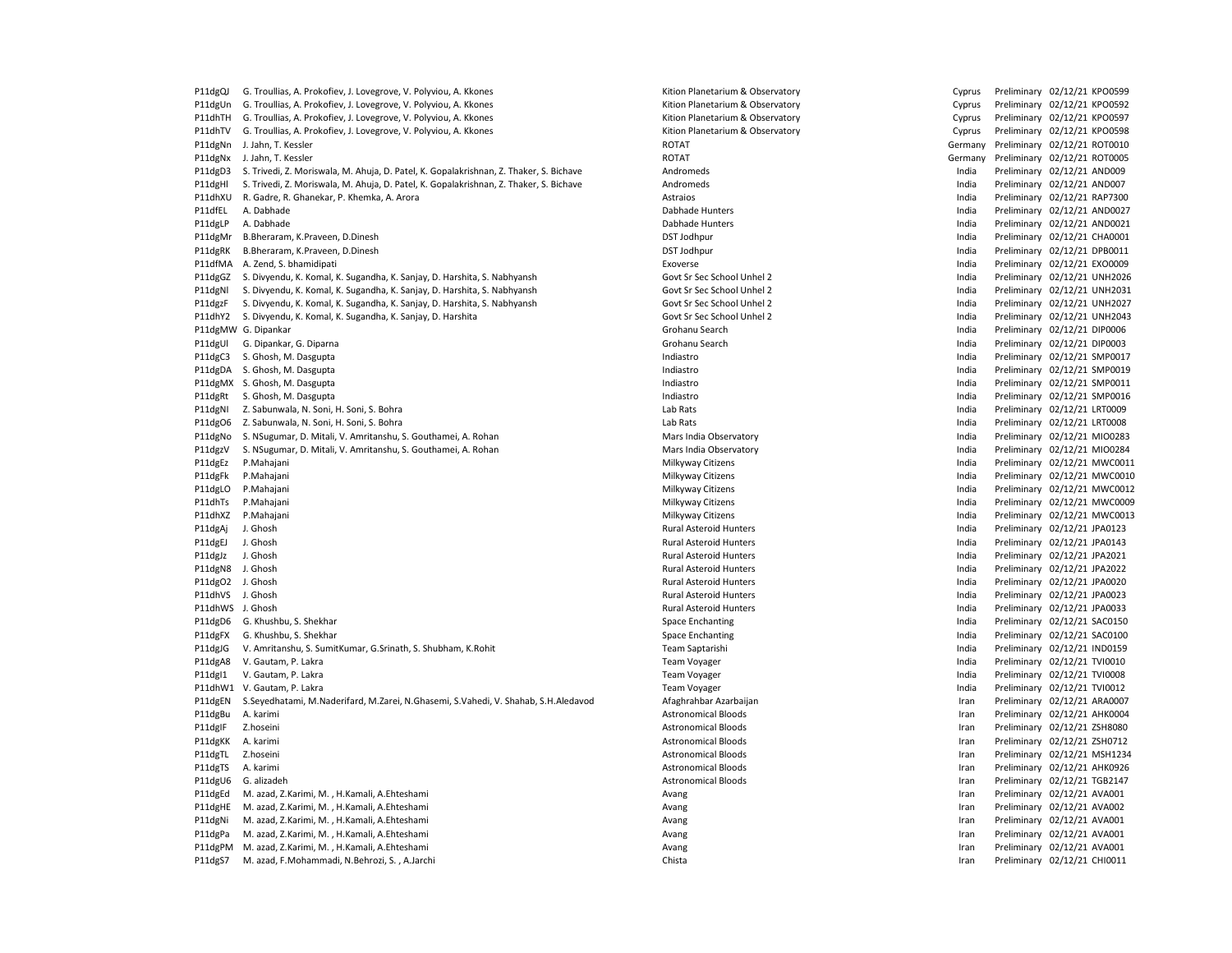P11dgM1 E. Bozorgzadeh, R. Hosseini, F. dar, F. vaighan, A. Bahramlouyan, M. ershadi, S. Salehyan Iran Inquisitive Astronomers Iran Preliminary 02/12/21 IIA2100 P11dgCZ M. azad, F. , M. , H.Modarres examples and the state of the control of the Taysiz Taysiz and the control of the control of the control of the Preliminary 02/12/21 TAY0001 P11dgEG M. azad, F., M., H.Modarres examples and the state of the Taysiz Taysiz and the Taysiz controller and the Preliminary 02/12/21 TAY0001 P11dgFR M. azad, F., M., H.Modarres examples and the state of the state of the Taysiz and the State of the Taysiz controller and the Preliminary 02/12/21 TAY0001 P11dgBg L. D'Avino, A. Catapano, M. Corbisiero, G. Ruggiero **AstroCampania-OASDG RO1** AstroCampania-OASDG RO1 **Italy Preliminary 02/12/21 AC14102** P11dgL4 L. D'Avino, A. Catapano, M. Corbisiero, G. Ruggiero **AstroCampania-OASDG Romania-OASDG R01** Preliminary 02/12/21 AC12111 P11dgMP L. D'Avino, A. Catapano, M. Corbisiero, G. Ruggiero AstroCampania-OASDG R01 Preliminary 02/12/21 AC131111 AC13111 P11dgTH L. D'Avino, A. Catapano, M. Corbisiero, G. Ruggiero AstroCampania-OASDG R01 Italy Preliminary 02/12/21 AC13011 P11dgTP A. Mattei **Astrofili Salernitani Astrofili Salernitani** Astrofili Salernitani **Italy Preliminary 02/12/21 XXX0000** P11dgNM M. Jamali, N. Almusaireea, M. Alazmi 
Ramali, N. Almusaireea, M. Alazmi 
Ramali, N. Almusaireea, M. Alazmi 
Ramali, N. Almusaireea, M. Alazmi 
Ramali, N. Almusaireea, M. Alazmi 
Ramali, N. Almusaireea, M. Alazmi 
R P11dhUb M. Jamali, N. Almusaireea, M. Alazmi 
Ramali, N. Almusaireea, M. Alazmi 
Ramali, N. Almusaireea, M. Alazmi 
Ramali, N. Almusaireea, M. Alazmi 
Ramali, N. Almusaireea, M. Alazmi 
Ramali, N. Almusaireea, M. Alazmi 
R P11dgEa S.Almaraghi **P2BK** P2BK **P2BK** Ruwait Preliminary 02/12/21 SHF0016 P11dgHd S.Almaraghi 2012/21 SHF0017 P2BK P2BK P2BK Ruwait Preliminary 02/12/21 SHF0017 P11dhPj S.Almaraghi P2BK Kuwait Preliminary 02/12/21 SHF0015 P11dgKd R. Aparicio, D. Machichi, A. Montemayor Charles and Charles Charles Charles Charles Charles Charles Charles Charles Charles Charles Charles Charles Charles Charles Charles Charles Charles Charles Charles Charles Ch P11dgKg R. Aparicio, D. Machichi, A. Montemayor Charles and Charles Charles Charles Charles Charles Charles Charles Charles Charles Charles Charles Charles Charles Charles Charles Charles Charles Charles Charles Charles Ch P11dgSn R. Sharma, K. Sharma, L. Shah, B. Dhakal, S. Shrestha Interstellar Interstellar Interstellar Interstellar Interstellar Interstellar Interstellar Interstellar Interstellar Interstellar Interstellar Interstellar Inte P11dgMZ F. Emralino Philippine Science High School CALABARZON Region Campus Philippines Preliminary 02/12/21 CBZ7502 P11dgMR J.Castillo, S.Rueda, J.Castro, R.Suárez, A.Schustek, A.Gonzalez, R.Cristina, B.Carlos Atenea ULL Asteroid Hunters Spain Preliminary 02/12/21 AUA0004 P11dgI8 A. Dimas IES Cabo Blanco Spain Preliminary 02/12/21 CAB0003 P11dgKZ A. Dimas **IES Cabo Blanco** IES Cabo Blanco **IES Cabo Blanco** Spain Preliminary 02/12/21 CAB0005 P11dgN4 V. Landers, J. Thidushan, S. Ranasinghe Asteroid Pirates Asteroid Pirates Sri Lanka Preliminary 02/12/21 APS0052 P11dgTW V. Landers, J. Thidushan, S. Ranasinghe Asteroid Pirates Asteroid Pirates Sri Lanka Preliminary 02/12/21 APS0053 P11dhYI V. Landers, N. Chandula, T. Lakdinu, P. Kumarasiri, C. Gajanayake, S.gayanuka DS ASSA - D.S.Senanayake College Sri Lanka Preliminary 02/12/21 DSA0020 P11dgMU N. Ranasingha entropic services and the Maz1 Sri Lanka Preliminary 02/12/21 MAZ0006 P11dgDy S. Kocer, E. Kocer, M. Kocer **Microsoft Contract Contract Contract Contract Contract Contract Contract Contract Contract Contract Contract Contract Contract Contract Contract Contract Contract Contract Contract Con** P11dgDY S. Kocer, E. Kocer, M. Kocer Material and States and Material States and Museum Museum Preliminary 02/12/21 SEM0229 P11dgNH S. Kocer, E. Kocer, M. Kocer **Microsoft States And Turkey Preliminary 02/12/21 SEM0233** Museum Preliminary 02/12/21 SEM0233 P11dgDt A. Hsieh Microsoft Astra Nova School Asteroid Search Team Microsoft Search Team USA Preliminary 02/12/21 ANT0008 P11dgU9 T. Hoogenboom, N. Hagen Nagen Astra Nova School Asteroid Search Team Nova School Asteroid Search Team Nova School Asteroid Search Team Nova School Asteroid Search Team Nova School Asteroid Search Team Nova School A P11dgLS H. Choi **Friends' Central School** Friends' Central School **Friends' Central School** USA Preliminary 02/12/21 FCS1110 P11dhPl H. Choi **Friends' Central School** Friends' Central School **Friends' Central School** USA Preliminary 02/12/21 FCS1111 P11dhYY H. Choi **Friends' Central School** Friends' Central School **Friends' Central School** USA Preliminary 02/12/21 FCS1112 P11dhV5 R. Allen 20/12/21 RTA0018 R. T.A. Observatory R.T.A. Observatory CSA Preliminary 02/12/21 RTA0018 P11dgES M. Hotka, V. Grossi, B. Young examples and the set of the set of Route 66 Rocks and the Second Control of the Second Route 66 Rocks and the USA Preliminary 02/12/21 MAH846 P11dgIm M. Hotka, V. Grossi, B. Young National Route 66 Rocks Route 66 Rocks Route 66 Rocks Route 66 Rocks National Route 66 Rocks Route 66 Rocks Route 66 Rocks Route 66 Rocks Route 66 Rocks Route 66 Rocks Route 66 Rocks R P11dgOY M. Hotka, V. Grossi, B. Young examples and the second of the second Route 66 Rocks and the second DSA Preliminary 02/12/21 MAH840 P11dgPL M. Hotka, V. Grossi, B. Young examples and the second of the second Route 66 Rocks and the second of the Second Route 66 Rocks and the USA Preliminary 02/12/21 MAH849 P11dgQ6 M. Hotka, V. Grossi, B. Young Changel Changel Route 66 Rocks Route 66 Rocks Changel Changel Changel Changel Changel Route 66 Rocks Route 66 Rocks USA Preliminary 02/12/21 MAH841 P11dhXX J. Philpot, D. Crowson examples are set to the space Rock Hounds Space Rock Hounds and the USA Preliminary 02/12/21 SRH0581 P11dAy0 S. Hossain, H. Rifat **Bangladesh Astronomy Research Collaboration** Bangladesh Preliminary 02/17/21 SSF9031 P11dzCj S. Hossain, H. Rifat **Bangladesh Astronomy Research Collaboration** Bangladesh Preliminary 02/17/21 SSF1319 P11dzCq S. Hossain, H. Rifat **Bangladesh Astronomy Research Collaboration** Bangladesh Preliminary 02/17/21 SSF1900 P11dxOn D. Zanato entropolaria entropolaria entropolaria colegio Avance colegio Avance entropolaria entropolaria entropolaria entropolaria entropolaria entropolaria entropolaria entropolaria entropolaria entropolaria entro P11dxOz D. Zanato **Colegio Avance** Colegio Avance Colegio Avance Colegio Avance Brazil Preliminary 02/17/21 DPZ0001 P11dzMr D. Zanato **Colegio Avance** Colegio Avance Colegio Avance Colegio Avance Brazil Preliminary 02/17/21 DPZ0002 P11dzQI D. Zanato **Colegio Avance** Colegio Avance Colegio Avance Colegio Avance Brazil Preliminary 02/17/21 DPZ0002 P11dzUv D. Zanato entropressor entropressor de colegio Avance colegio Avance entropressor de Brazil Preliminary 02/17/21 DPZ0001 P11dA1v D. Delfrate, I. Wandrowelsti, G. Mazanek Colégio Vicentino São José Colégio Vicentino São José Brazil Preliminary 02/17/21 CVS0582 P11dA8y D. Delfrate, I. Wandrowelsti, G. Mazanek Colégio Vicentino São José Colégio Vicentino São José Brazil Preliminary 02/17/21 CVS0580 P11dzWO D. Delfrate, I. Wandrowelsti, G. Mazanek Colégio Colégio Vicentino São José Brazil Preliminary 02/17/21 CVS0581 P11dA0f C. Silva **FIRMMR Asteroid Search FIRMMR Asteroid Search** Brazil Preliminary 02/17/21 CMS0007 P11dzPN C. Silva **FIRMMR Asteroid Search FIRMMR Asteroid Search** Brazil Preliminary 02/17/21 CMS0010 P11dzYR C. Silva FJRMMR Asteroid Search FJRMMR Asteroid Search **For the Contract Brazil Preliminary 02/17/21 CMS0008** P11dzUr N. Monteiro SOH Brazil Preliminary 02/17/21 NMM0001 P11dzW1 N. Monteiro **Source Contract Contract Contract Contract Contract Contract Contract Preliminary 02/17/21 NMM0002** 

P11dhUE M. azad, F.Mohammadi, N.Behrozi, S. , A.Jarchi Chista Chista Chista Chista Iran Preliminary 02/12/21 CHI0014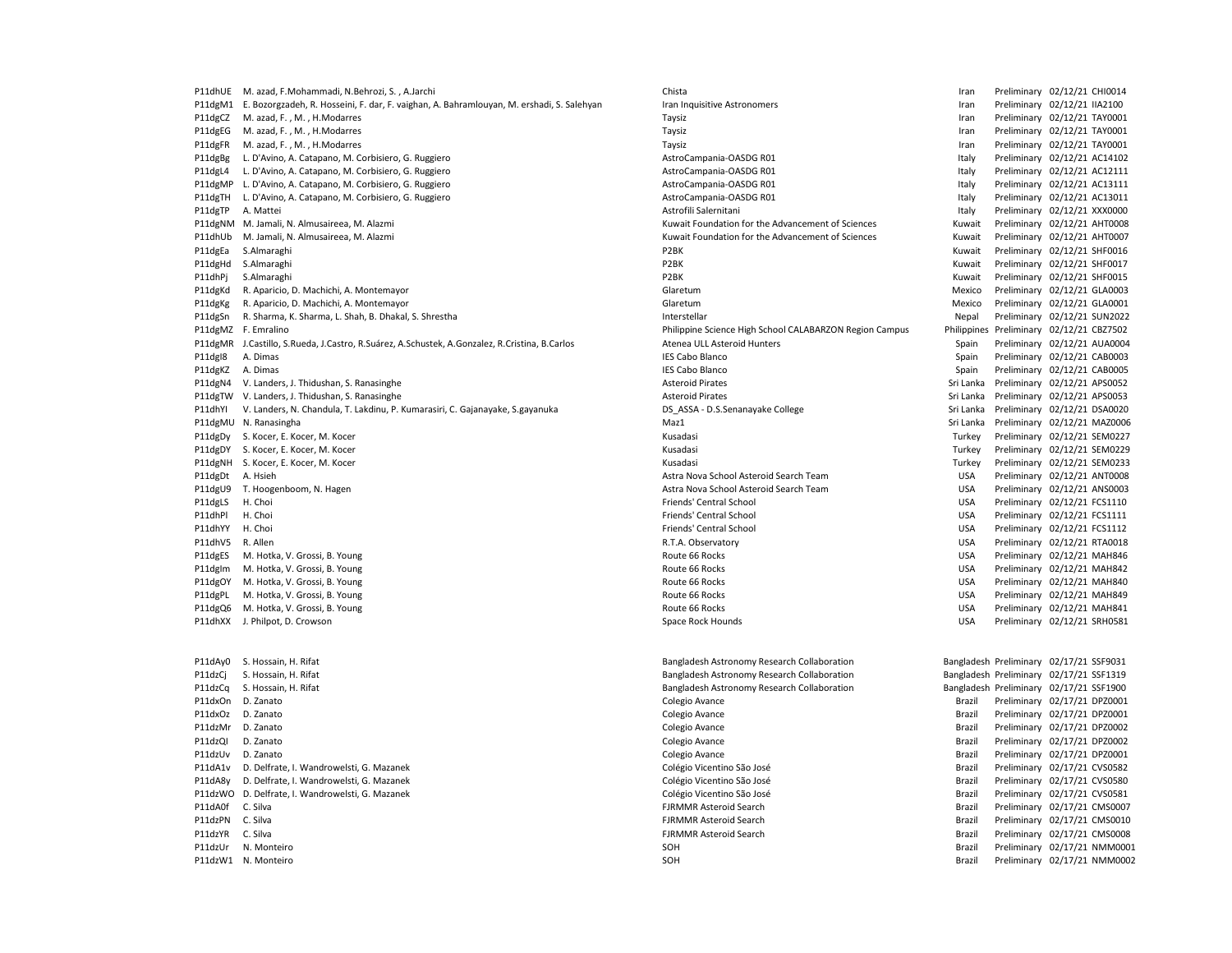P11dA1F G. Mandú **We Are Stars Are Stars Are Stars Are Stars** Brazil Preliminary 02/17/21 GSR0001 P11dA8o O. Andrade, D. Dimitrov, D. Borisova, S. Boteva, A. Atanasov, V. Radeva, M. Simeonov, A. Flevari Student Astronomical Society - Naval Academy Bulgaria Preliminary 02/17/21 RAAB001 P11dzT9 C. Rincón, A. Cuadrado, K. Romero, M. Rojas Colombia Preliminary 02/17/21 AUD0069 P11dA2s Y. Ögmen, Su.Sadisönmez **Astro Cypriots** Astro Cypriots Cypriots Cyprus Preliminary 02/17/21 BPL0691 P11dA6p G. Troullias, A. Prokofiev, J. Lovegrove, V. Polyviou, A. Kkones Channel Channel Channel Rition Planetarium & Observatory Cyprus Preliminary 02/17/21 KPO0601 P11dA0b J.Jahn, T. Kessler Samuel Comparent Comparent Comparent ROTAT ROTOR CHEMINAL Germany Preliminary 02/17/21 ROT0021 P11dA2b J.Jahn, T. Kessler Samuel Comparent Comparent Comparent ROTAT ROTOR CHEMINARY GERMANY Preliminary 02/17/21 ROT0018 P11dA76 J. Jahn. T. Kessler Contract Contract Contract Contract ROTAT ROTOGLE CONTRACT CHE Germany Preliminary 02/17/21 ROT0014 P11dzNg J. Jahn, T. Kessler Company Preliminary 02/17/21 ROTO19 P11dzVC J. Jahn, T. Kessler Samuel Company Preliminary 02/17/21 ROT0015 P11dzWZ J.Jahn, T. Kessler Samuel Comparent Comparent Comparent ROTAT ROTOR CHEMINAL Germany Preliminary 02/17/21 ROT0012 P11dzXc J. Jahn, T. Kessler Samuel Comparent Comparent Comparent ROTAT ROTOR COMPARENT Germany Preliminary 02/17/21 ROT0022 P11dzOg S. Trivedi, Z. Moriswala, M. Ahuja, D. Patel, K. Gopalakrishnan, Z. Thaker, S. Bichave Andromeds Andromeds and the state and the preliminary 02/17/21 AND010 P11dxWX A. Dabhade Dabhade Hunters India Preliminary 02/17/21 AND0033 P11dzfK A. Dabhade Dabhade Dabhade Hunters Dabhade Hunters Dabhade Hunters Dabhade Hunters Dabhade Hunters Dabhade Preliminary 02/17/21 AND0032 P11dzQA I. MohanRam, J. Harshita, Dharini, K. Sanjiv, P. Rajpal Dr. Vikram Sara Bhai Group India Preliminary 02/17/21 VAS0098 P11dA0J A. Zend, S. bhamidipati entropy and the server and the serverse and the serverse controller than the preliminary 02/17/21 EXO0013 P11dxOU K. Deepak, K. Shimla, A. Asfia, M. Shahnawaz, K. Kavita Govt Sr Sec School Unhel India Cover Sr Sec School Unhel India Preliminary 02/17/21 JHA0033 P11dxPG K. Deepak, K. Shimla, A. Asfia, M. Shahnawaz, K. Kavita Govt Sr Sec School Unhel India Preliminary 02/17/21 JHA0031 P11dzWA K. Deepak, K. Shimla, A. Asfia, M. Shahnawaz, K. Kavita Govt Sr Sec School Unhel India Preliminary 02/17/21 JHA0030 P11dzPE S. Divyendu, K. Komal, K. Sugandha, K. Sanjay, D. Harshita, S. Neha Govt Sr Sec School Unhel 2 Covt Sr Sec School Unhel 2 Covt Sr Sec School Unhel 2 and Freliminary 02/17/21 UNH2050 P11dA6I G. Dipankar, G. Diparna Grohanu Search Camera Grohanu Search Camera Grohanu Search Camera Camera Camera Camera Camera Camera Camera Camera Camera Camera Camera Camera Camera Camera Camera Camera Camera Camera Camer P11dzRi G. Dipankar, G. Diparna Samu Search Camerona Company Camerona Grohanu Search Camerona Camerona Camerona Camerona Camerona Camerona Camerona Camerona Camerona Camerona Camerona Camerona Camerona Camerona Camerona Ca P11dzX5 G. Dipankar, G. Diparna Samus and Samus Care and Samus Care and Grohanu Search Care and Samus Care and Helminary 02/17/21 DIP0007 P11dzVV S. Ghosh, M. Dasgupta Indiastro India Preliminary 02/17/21 SMP0022 P11dA1a Z. Sabunwala, N. Soni, H. Soni, S. Bohra Lab Rats India Preliminary 02/17/21 LRT0011 P11dzNr Z. Sabunwala, N. Soni, H. Soni, S. Bohra Lab Rats Lab Rats Lab Rats Lab Rats Lab Rats Lab Rats Lab Rats Lab Rats Lab Rats Lab Rats Lab Rats Lab Rats Lab Rats Lab Rats Lab Rats Lab Rats Lab Rats Lab Rats Lab Rats La P11dA6F S. NSugumar, D. Mitali, V. Amritanshu, S. Gouthamei, A. Rohan Mars India Observatory Mars India Observatory Mars India Preliminary 02/17/21 MIO0295 P11dAaE S. NSugumar, D. Mitali, V. Amritanshu, S. Gouthamei, A. Rohan Mars India Observatory Chang Mars India Observatory Chang Mars India Preliminary 02/17/21 MIO0286 P11dxMM S. NSugumar, D. Mitali, V. Amritanshu, S. Gouthamei, A. Rohan Mars India Observatory Mars India Observatory Mars India Mars India Preliminary 02/17/21 MIO0288 P11dxOf S. NSugumar, D. Mitali, V. Amritanshu, S. Gouthamei, A. Rohan Mars India Observatory Mars India Observatory Communical Diservatory CO/17/21 MIO0290 P11dxOj S. NSugumar, D. Mitali, V. Amritanshu, S. Gouthamei, A. Rohan Mars India Observatory Mars India Observatory India Preliminary 02/17/21 MIO0289 P11dzQQ S. NSugumar, D. Mitali, V. Amritanshu, S. Gouthamei, A. Rohan Mars India Observatory Mars India Observatory Mars India Preliminary 02/17/21 MIO0291 P11dzSc S. NSugumar, D. Mitali, V. Amritanshu, S. Gouthamei, A. Rohan Mars India Observatory Mars India Doservatory Mars India Preliminary 02/17/21 MIO0294 P11dzSS S. NSugumar, D. Mitali, V. Amritanshu, S. Gouthamei, A. Rohan Mars India Observatory Mars India Mars India Preliminary 02/17/21 MIO0287 P11dzWC S. NSugumar, D. Mitali, V. Amritanshu, S. Gouthamei, A. Rohan Mars India Observatory Mars India Doservatory Mars India Preliminary 02/17/21 MIO0292 P11dA55 J. Ghosh Rural Asteroid Hunters India Preliminary 02/17/21 JPA0041 P11dzOs G. Khushbu, S. Shekhar Space Space Enchanting Space Enchanting Space Enchanting The Space Enchanting Space Enchanting Space Enchanting Space Enchanting Space Enchanting Space Enchanting Space Enchanting Space Encha P11dzWV G. Khushbu, S. Shekhar Space Enchanting Space Enchanting Space Enchanting The Space Enchanting Space Enchanting Space Enchanting Space Enchanting Space Enchanting Space Enchanting Space Enchanting Space Enchanting P11dzRt D. Ghosh, M. Chatterjee, M. Halder, S. Das Space States India Preliminary 02/17/21 DMS0070 P11dA8V V. Amritanshu, S. SumitKumar, G.Srinath, S. Shubham, K.Rohit Team Saptarishi India Preliminary 02/17/21 IND0173 P11dAaC V. Amritanshu, S. SumitKumar, G.Srinath, S. Shubham, K.Rohit Team Saptarishi India Preliminary 02/17/21 IND0175 P11dA2A V. Gautam, P. Lakra **Team Voyager 1.2. Exam Voyager** Team Voyager Preliminary 02/17/21 TVI0019 P11dxP0 V. Gautam, P. Lakra November 20217/21 TVI0017 Ceam Voyager Team Voyager Company Company Company Company Company Company Company Company Company Company Company Company Company Company Company Company Company Compan P11dzPL V. Gautam, P. Lakra November 2021/21 TVI0020 Ceam Voyager Team Voyager Company of the Company Capital Architects of the Company C2/17/21 TVI0020 P11dzX0 S.Seyedhatami, M.Naderifard, M.Zarei, N.Ghasemi, S.Vahedi, V. Shahab, S.H.Aledavod Afaghrahbar Azarbaijan Iran Preliminary 02/17/21 ARA0002 P11dzAh M. azad, F.Mohammadi, N.Behrozi, S. , A.Jarchi Chista Chista Chista Chista Iran Preliminary 02/17/21 CHI0001 P11dzAu M. azad, F.Mohammadi, N.Behrozi, S., A.Jarchi Chista Chista Chista Chista Iran Preliminary 02/17/21 CHI0001 P11dwHh M. azad, H.Modarres, M.Noori, F.Dashti National Preliminary 02/17/21 TAY2007 P11dzBe M. Azad, M. Azad, A. Shenava, F. Hedayati **Turing Turing Community Community 1996** 17 and Preliminary 02/17/21 TUR0001 P11dA20 M. Azad, A. por, F., N.Zohari, M. Natural American Company of the Company of the Company of the Company of the Company of the Company of the Company of the Company of the Company of the Company of the Company of th P11dAx8 L. D'Avino, A. Catapano, M. Corbisiero, G. Ruggiero **AstroCampania-OASDG RO1** AstroCampania-OASDG RO1 **Italy Preliminary 02/17/21 AC25011** P11dzE2 L. D'Avino, A. Catapano, M. Corbisiero, G. Ruggiero **AstroCampania-OASDG R01** Preliminary 02/17/21 AC25002 P11dzEY L. D'Avino, A. Catapano, M. Corbisiero, G. Ruggiero **AstroCampania-OASDG Romania-OASDG R01** Preliminary 02/17/21 AC24011 P11dzCr A. Mattei **Astrofili Salernitani** Astrofili Salernitani **Astrofili Salernitani** Italy Preliminary 02/17/21 XXX0008 P11dzF9 S.Almaraghi **P2BK** P2BK Ruwait Preliminary 02/17/21 SHF0025 P11dzUM R. Aparicio, D. Machichi, A. Montemayor Charles and Charles Charles Charles Charles Charles Charles Charles Charles Charles Charles Charles Charles Charles Charles Charles Charles Charles Charles Charles Charles Ch P11dzRk R. Sharma, K. Sharma, L. Shah, B. Dhakal, S. Shrestha Interstellar Interstellar Interstellar Nepal Preliminary 02/17/21 RAN2031 P11dzSz R. Sharma, K. Sharma, L. Shah, B. Dhakal, S. Shrestha Interstellar Interstellar Interstellar Nepal Preliminary 02/17/21 KRE2031